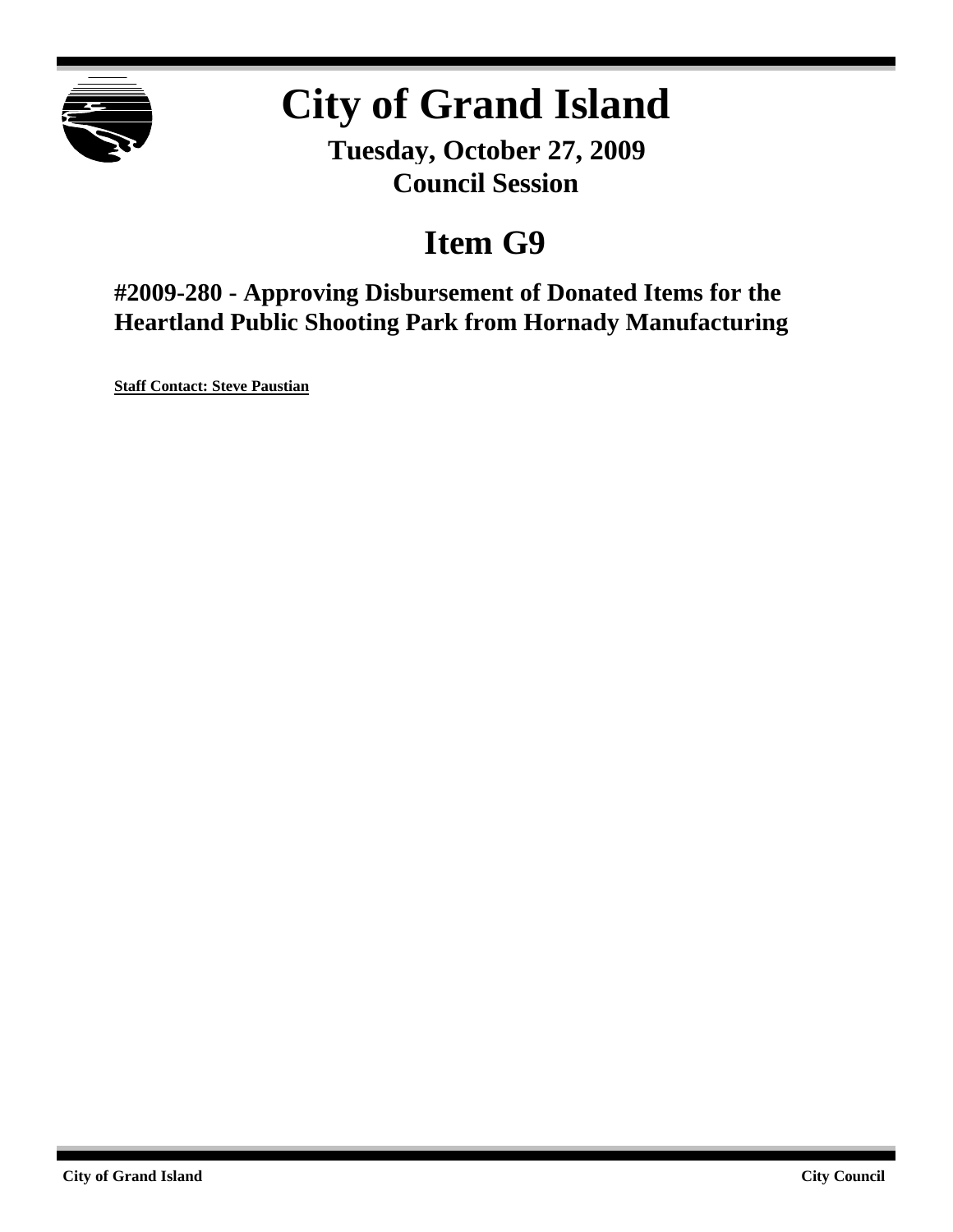# **Council Agenda Memo**

| From:           | Steve Paustian, Park & Recreation Director |
|-----------------|--------------------------------------------|
| <b>Meeting:</b> | October 27, 2009                           |
| Subject:        | Disbursement of Donated Funds              |
| Item $\#$ 's:   | $G-9$                                      |
| $Presenter(s):$ | Steve Paustian, Park & Recreation Director |

#### **Background**

As part of the development of the shooting programs at the Heartland Public Shooting Park (HPSP) it was determined that loaner 22 cal. rifles and pistols need to be provided at the HPSP. These loaner guns could be use in both open shooting and league events.

#### **Discussion**

Hornady Manufacturing agreed to pay for approximately \$2,500.00 worth of firearms with the understanding that donated funds provided by other HPSP users would reimburse Hornady for \$1,913.58 of the total cost. Those funds have been collected and deposited in a City account. Procurement rules do not allow the issuance of a purchase order for this reimbursement. The City can reimburse Hornady with the donated funds through the claims process. To this end a request is presented to Council to allow payment of this claim.

#### **Alternatives**

It appears that the Council has the following alternatives concerning the issue at hand. The Council may:

- 1. Move to approve
- 2. Refer the issue to a Committee
- 3. Postpone the issue to future date
- 4. Take no action on the issue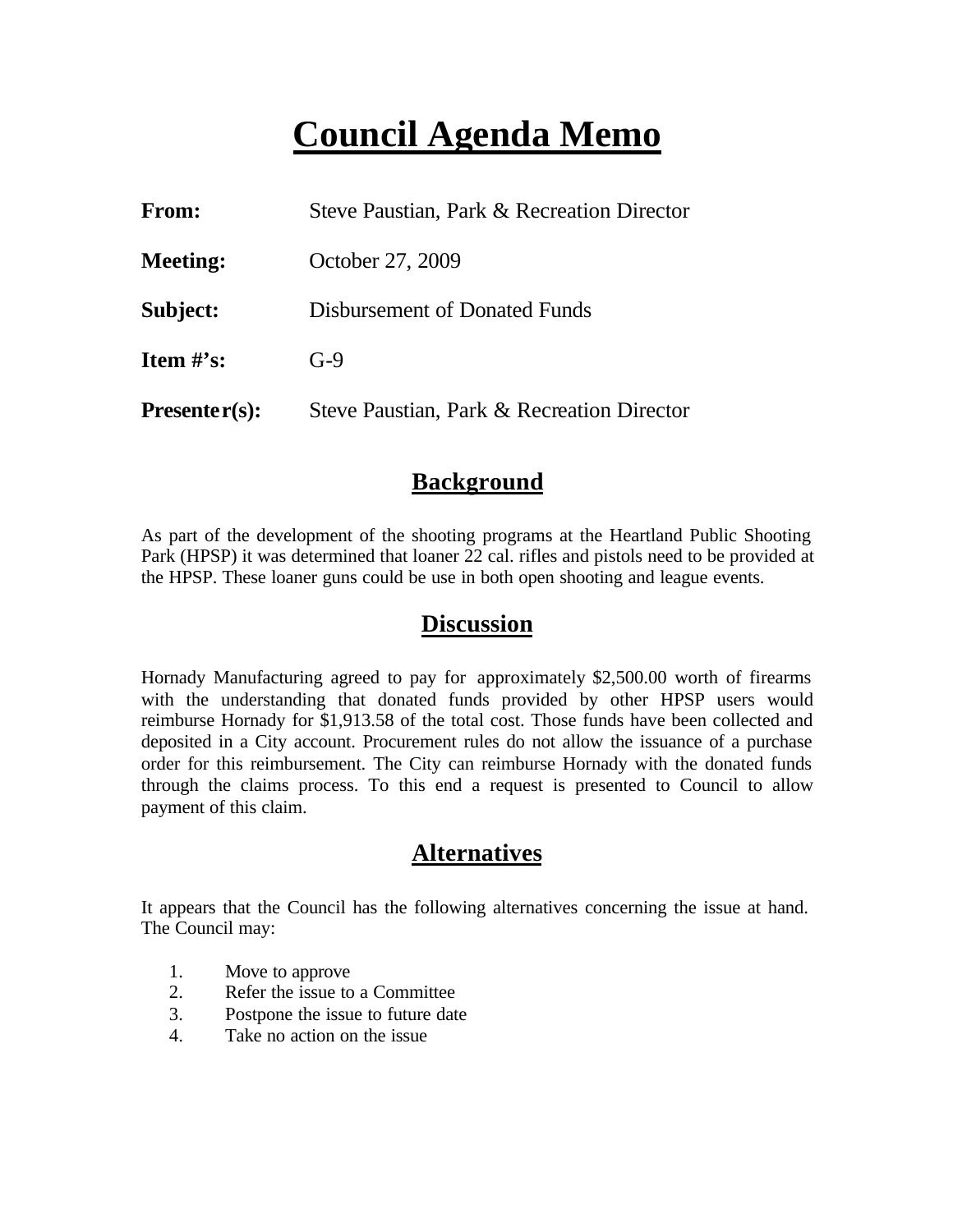### **Recommendation**

City Administration recommends that the Council approve the resolution authorizing the payment of the claim to Hornady Manufacturing.

### **Sample Motion**

Move to approve the resolution authorizing the City to pay the claim in the amount of \$1,913.58 to Hornady Manufacturing.